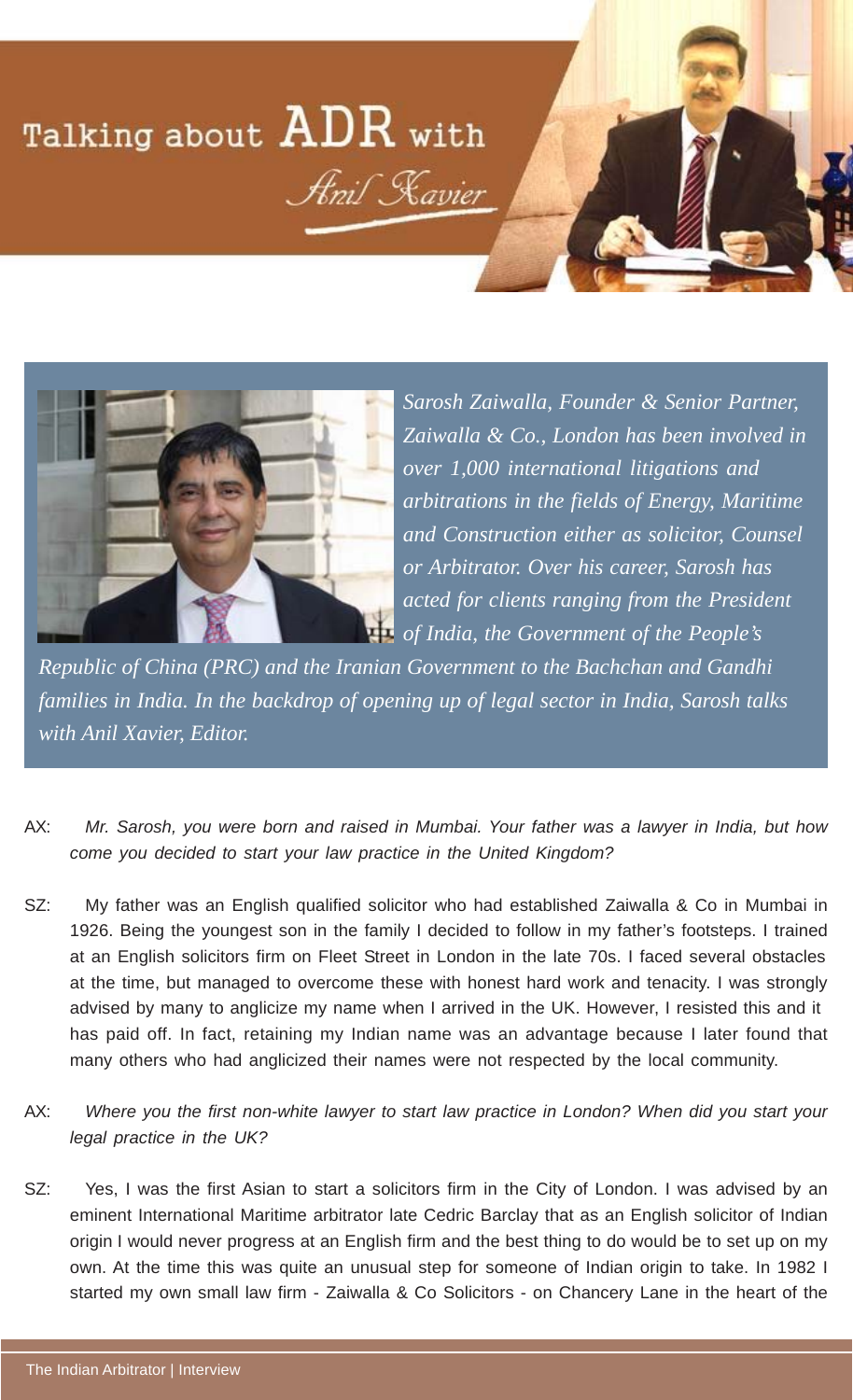legal district of the City of London. The then sitting Chief Justice of India, Mr. Justice Chadrachud, formally inaugurated my firm's office in Chancery Lane. I was fortunate enough to have been appointed the Indian High Commission's solicitor, which gave me entry into the remit of International Shipping Arbitration.

## AX: *I understand that you had hired Tony Blair as a Barrister in your firm? When was that?*

- SZ: I hired Tony Blair in 1983 for a shipping charterparty dispute which was in arbitration between the Government of India and the owners of an ocean going vessel called "La Pintada" I did not find his preparation satisfactory and I had to later remove him from this case. Incidentally the only time Tony Blair's name appears in the law reports is this case and the English High Court judgment is reported in (1983) lloyds law report at page 38. The issue in the La Pintada case was whether Indian Government was liable to pay compound interest on the late payment of freight and demurrage for the vessels which the government had chartered to carry wheat from U.S.A to the Indian ports. This was a test case for Indian Government and over USD 10 million was at stake for Indian Government. In those years Indian Government was chartering over 300 vessels annually to bring food grains into India. My firm had to take this case right up to the House of Lords to succeed and which was also the first ever success for an Indian case in the House of Lords after India's independence.
- AX: *Mr. Sarosh, your law firm specialized in maritime law. But you have represented many governments and big names from India and rest of world in international matters. According to you what in you attracted these big names to you? Can you tell me some of the major names that come to your mind?*
- SZ: My firm graduated from initially being a maritime law firm to handling other International cases. Integrity and commitment for client's cases has proved to be the real hallmark for our success. We listen to what a client has to say and then formulate a case strategy that is based on accurate information supplied by client, and the most trusted legal practices. I have been very lucky during my career to have worked on some really interesting and landmark cases.

Amongst the many interesting cases that comes to my mind is our success for Bank Mellat, Iran's largest private bank, a case which we took over mid-stream for a large English firm after the clients had lost and which we successfully fought and won the case in the UK Supreme Court. The Supreme Court held that sanctions placed on Bank Mellat by the UK Government were both unlawful and irrational. The case is a very interesting one in that it raises issues about the dubious nature of 'secret courts', whereby not all parties have access to all the trial information. As well as huge potential costs to the taxpayer, the case has raised serious concerns about the way legal challenges in the British and European Courts are undermining sanctions against Iran. As a consequence of our success in the Supreme Court for Bank Mellat, this Iranian bank is now claiming damages of USD 4 billion in the English Court against the UK government.

Another landmark case was that of Shah versus the banking giant HSBC. We had successfully represented the Claimant Mr. Shah in a USD 330 million case against HSBC, which involved consideration, for the first time by the English Courts, of whether an innocent customer can test in Court a bank's claim that it had suspicions of money laundering which caused it to freeze its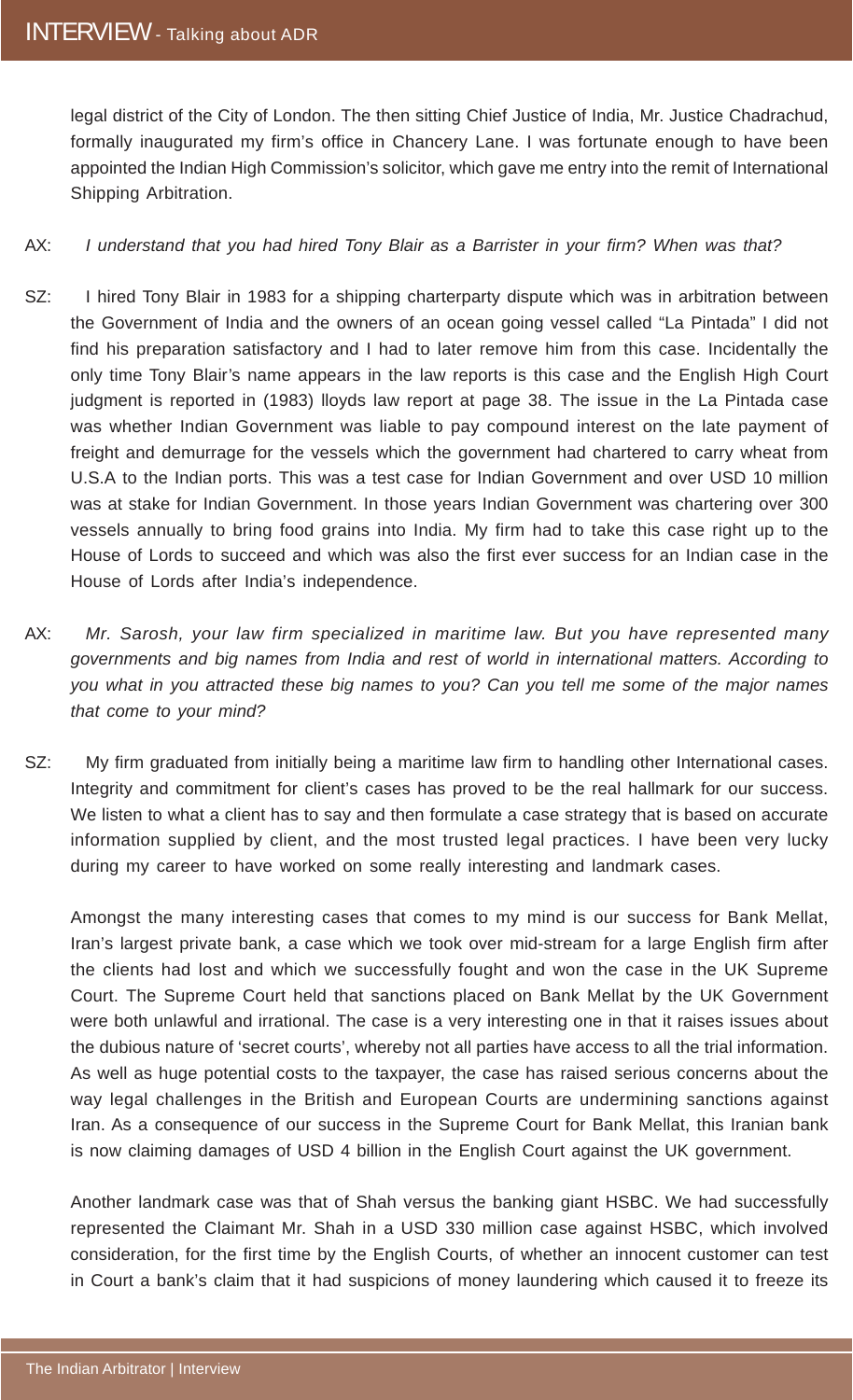own customer's account. This was a 'landmark judgment', before which banks and law firms 'could act on a hunch about a client's transactions without disclosing the necessary information'. This judgment has far reaching implications for banks, as the Court in this case has for the first time ruled that the banks are now accountable for their conduct in reporting suspicions of money laundering.

## AX: *When did you shift your focus from litigation to Alternative Dispute Resolution?*

- SZ: I have from the start been primarily involved in International Arbitrations. Over the years I have been involved in over 1200 International Arbitration cases in London and worldwide either as Solicitor, Counsel or Arbitrator. I am regularly appointed by the office of the President of the English Law society to act as Sole Arbitrator for International Arbitration cases where the Arbitration agreement provided the President to appoint Arbitrator.
- AX: *I have heard that you had represented an arbitration matter, which was the highest-ever amount awarded by the Permanent Court of Arbitration at The Hague. Can you tell me more about that?*
- SZ: I was recently consulted by the Russian Federation in respect of an award given by the Permanent Court of Arbitration at The Hague against Russian Government of EUR 50 billion in favor of the previous Yukos shareholders. The Russian came to me to suggest what they called "out of box" ideas on challenging this Award in the Dutch Court.
- AX: *Now the Government of India is planning to open up the legal sector and foreign law firms are eagerly waiting to open up their offices in India. Do you think this is a good step?*
- SZ: Yes, I welcome this news. I feel that for a long time the Indian legal sector was quite insular and inward looking, and monopolized by a few long established firms who work on old imperialist model. This rigid structure did not help the legal industry in India, as it made it quite closed off from the global legal market, and this in turn affected the free flow of business, labor and intellectual capital into the country. Opening up the legal profession to overseas firm will open up the upper strata of the legal profession the young Indian talented lawyers.
- AX: *It is often said it takes a lot of money to get justice. Will the entry of foreign law firms escalate the cost of justice?*
- SZ: This is an incorrect perception. It is well known that the upper strata cream of lawyers in India often charge more as their legal fees than lawyers overseas. They are the ones who most fear entry of overseas firm because of competition they will have to meet which in turn will cause them to reduce their fees. Competition is always good and brings out the best for local Indian clients and the legal fees they have to pay. We are now living in a global world and entry of foreign law firm will be very positive for India in two respects – firstly it will allow Indian lawyers an opportunity to place an Indian footprint on international legal system which I believe is needed; secondly, overseas law firms will be introducing a higher internationally accepted standard into Indian legal system.
- AX: *The global arbitration community often says arbitration is different in India and rest of the world. To overcome this criticism the Arbitration Act is being amended based on the*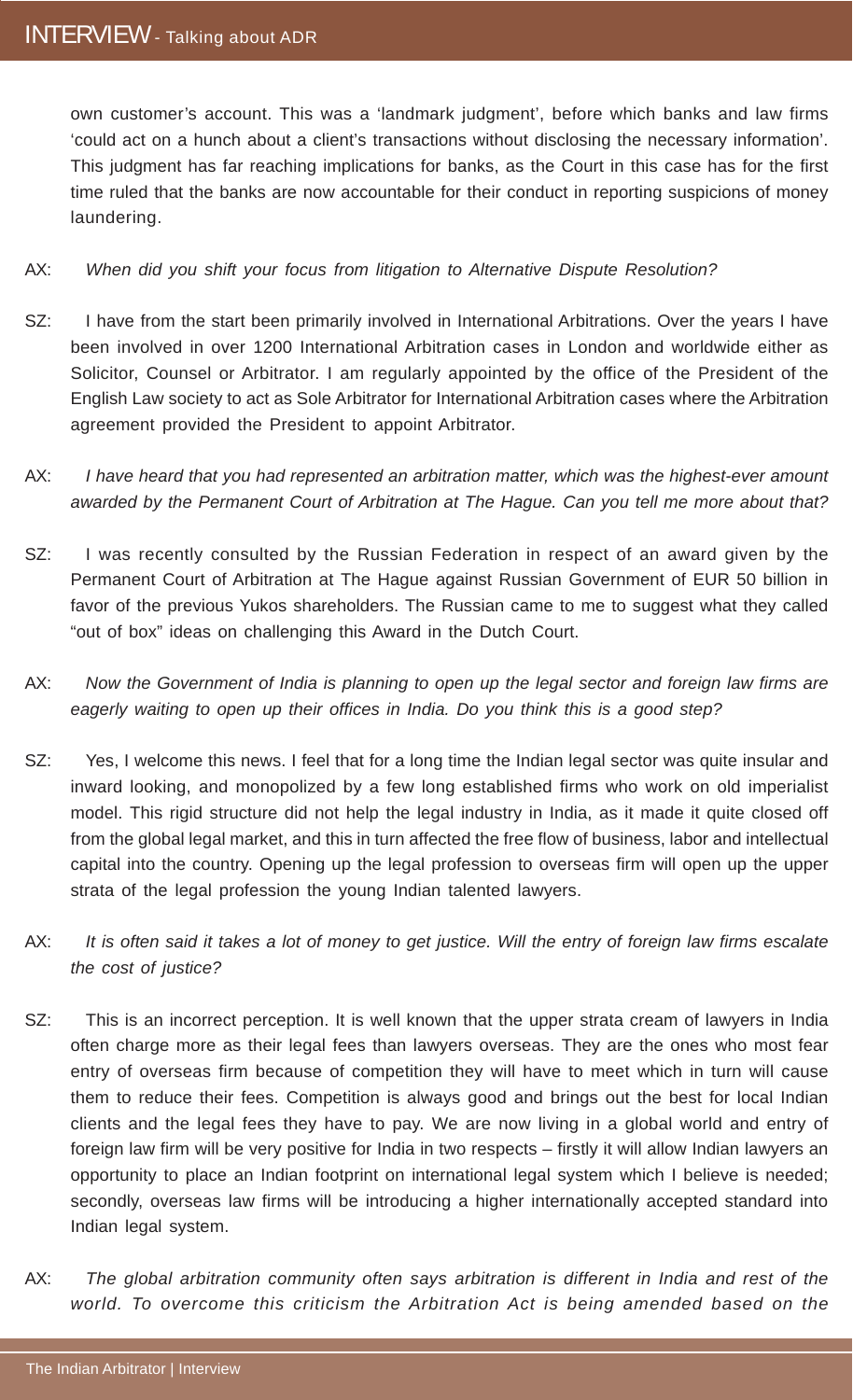*recommendation of the Law Commission of India, do you think just by amending the law, the arbitration process and culture in India can be improved or is there anything further that we need to do for improving it?*

- SZ: Change in the law is a step in the right direction. A society needs to be driven by the law and, in turn, needs to be enshrined in law – this is the only way that it can and will be adhered to. However, the real problem for India to focus is on the international perception of the low standing quality of International Arbitration which has seats in India. This perception whether true or not needs to be recognized and steps be taken to effectively cure this perception. The strength of the chain is its weakest link. Even if one arbitrator is found to be lacking integrity it reflects on the whole arbitration community. The effective way to deal with this is for the arbitration community in India to ensure by self-regulation rules and practice that an Arbitrator against whom there is a shadow of diminishing integrity is routed out from the system. Another criticism which one hears from time to time is the monopoly of the retired Judges to act as arbitrators. The Judges then conduct the arbitration as per the Court process which causes lengthy delay. This also needs to be cured.
- AX: *Being a member of the International Court of Arbitration of the ICC Paris and also a CEDR Accredited Mediator, what are your views in creating professionalism in the ADR (Arbitration Dispute Resolution) sector in India?*
- SZ: It was a great experience to represent India on the International Court of Arbitration of the ICC, Paris. One of the noticeable factors when the draft awards came to the Court for approval was the number of dissenting decisions from the Arbitrator appointed by a party from a developing country. A dissenting opinion of one Arbitrator has no value in so far as enforcement by the Court of award is concerned. The lesson I learned from this is that very often Indian parties appoint a retired Indian Judge as an Arbitrator who is not able to communicate effectively with his two other Co-Arbitrators. This causes a prejudice to his appointers. I personally had this experience when I was sitting as a Co-Arbitrator in London with a retired Chief Justice of India and the third Arbitrator who was a retired Chief Justice of the European Court of Justice. The Indian Chief Justice had a complete breakdown of communication with the Chairman of the Tribunal and stopped talking with the Chairman. This would not have happened if care was taken to ensure that the Arbitrator appointed by the Indian party has the ability to ensure that during deliberation after the hearing that his Indian appointer's case is fully considered by his Co-Arbitrators.
- AX: *Do you think the dispute resolution evolution has travelled from litigation to arbitration and from there to mediation? Is this because justice is rendered effectively in mediation or because it is the natural cultural evolution that when people get empowered they would like to take charge of decision making rather than delegating it to a third party to impose the decision on them?*
- SZ: Mediation is now a growing trend in both Court litigation and arbitration. However for the mediation to take place, both parties must agree. Statistics show that where there is a mediation before a qualified CEDR (Center for Effective Dispute Resolution) 90% of cases are settled during mediation and the majority of the remaining 10% are settled by the end of the following year and very few go to trial. A qualified mediator will conduct a mediation in such a way that he/ she will get both parties thinking on the merits of resolving the dispute without giving any advice to either party on the merits of their case. So mediation is to be welcomed.